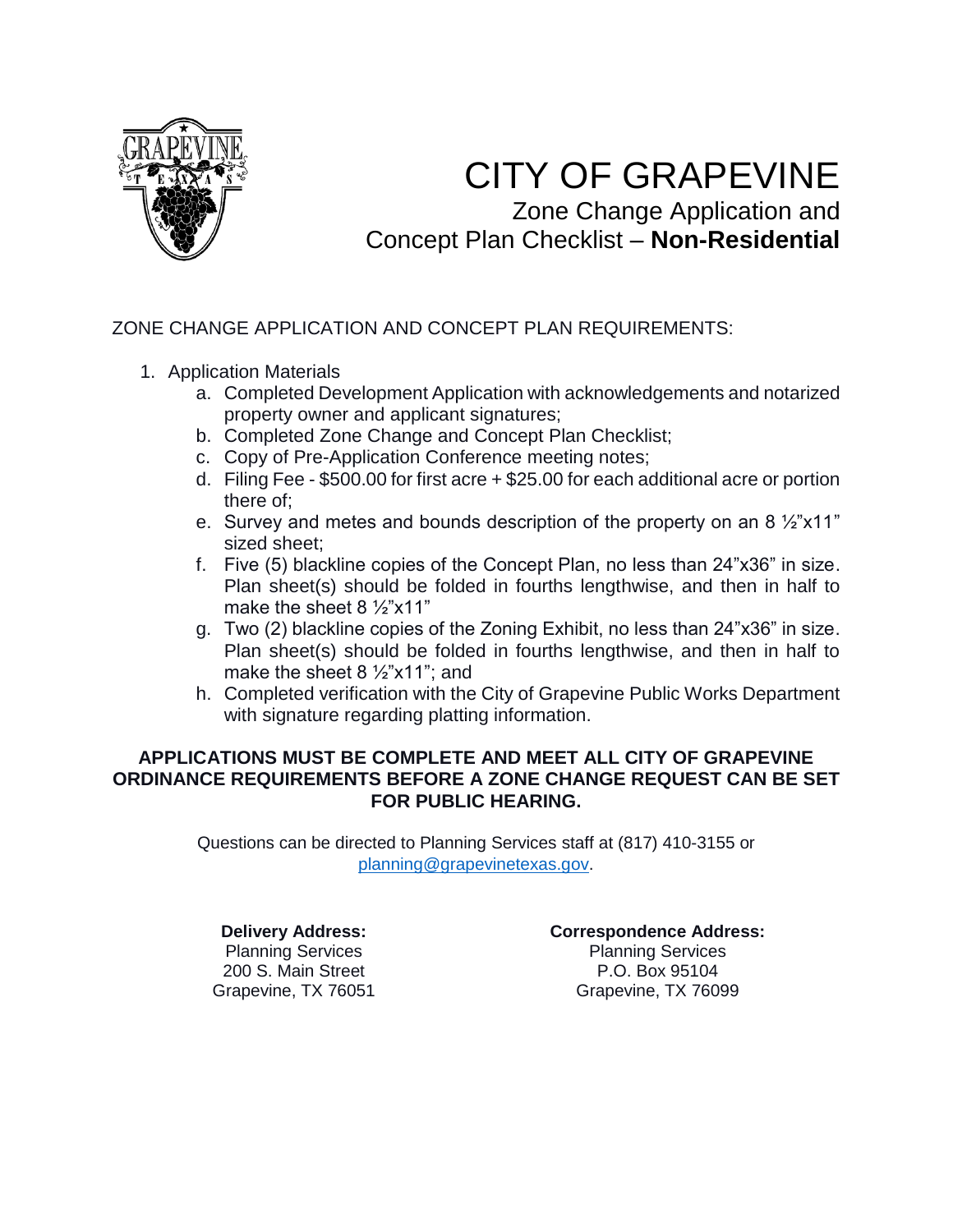

| <b>Subject Property Information</b>                                               |                                                    |
|-----------------------------------------------------------------------------------|----------------------------------------------------|
| Current or if unplatted, proposed subdivision name(s),<br>$block(s), \&$ $lot(s)$ | Gross area of parcel (to nearest tenth of<br>acre) |
| Street frontage & distance to nearest cross street                                | Describe the Proposed Use                          |
| <b>Proposed Zoning</b>                                                            | <b>Existing Zoning</b>                             |
|                                                                                   |                                                    |

Future Land Use Designation

#### **Property Owner Information, Authorization and Acknowledgements**

\_\_\_\_\_\_\_\_\_\_\_\_\_\_\_\_\_\_\_\_\_\_\_\_\_\_\_\_\_\_\_\_\_\_\_\_\_\_\_\_\_\_\_\_\_\_\_

*All Zone Change Requests are assumed to be complete when filed and will be placed on the agenda for public hearing at the discretion of staff. Based on the size of the agenda, your application may be scheduled to a later date.*

*All public hearings will be opened and testimony given by applicants and interested citizenry. Public hearings may be continued to the next public hearing. Public hearings will not be tabled.* 

*Any changes to a concept plan approved with a zone change request can only be approved by City Council through the public hearing process.*

*I have read and understand all of the requirements as set forth by the application for zoning change request and acknowledge that all requirements of this application have been met at the time of submittal.*

|                               | Owner Name                                                                                                                                                                                                                     |                           |  |
|-------------------------------|--------------------------------------------------------------------------------------------------------------------------------------------------------------------------------------------------------------------------------|---------------------------|--|
|                               |                                                                                                                                                                                                                                |                           |  |
|                               |                                                                                                                                                                                                                                |                           |  |
|                               |                                                                                                                                                                                                                                | State <u>Zip Code</u>     |  |
|                               | Phone Email Email Contract Contract of the Contract of Contract Contract Contract Contract Contract Contract Contract Contract Contract Contract Contract Contract Contract Contract Contract Contract Contract Contract Contr |                           |  |
|                               | <b>Project Representation (check one):</b><br>$\Box$ I will represent the application myself; OR                                                                                                                               |                           |  |
| المقصورة والمصاحب والمعامليات |                                                                                                                                                                                                                                | <i>languar</i> af musical |  |

**□** I hereby designate*(name of project representative)* to act in the capacity as my agent for submittal, processing, representation, and/or presentation of this request. The designated agent shall be the principal contact person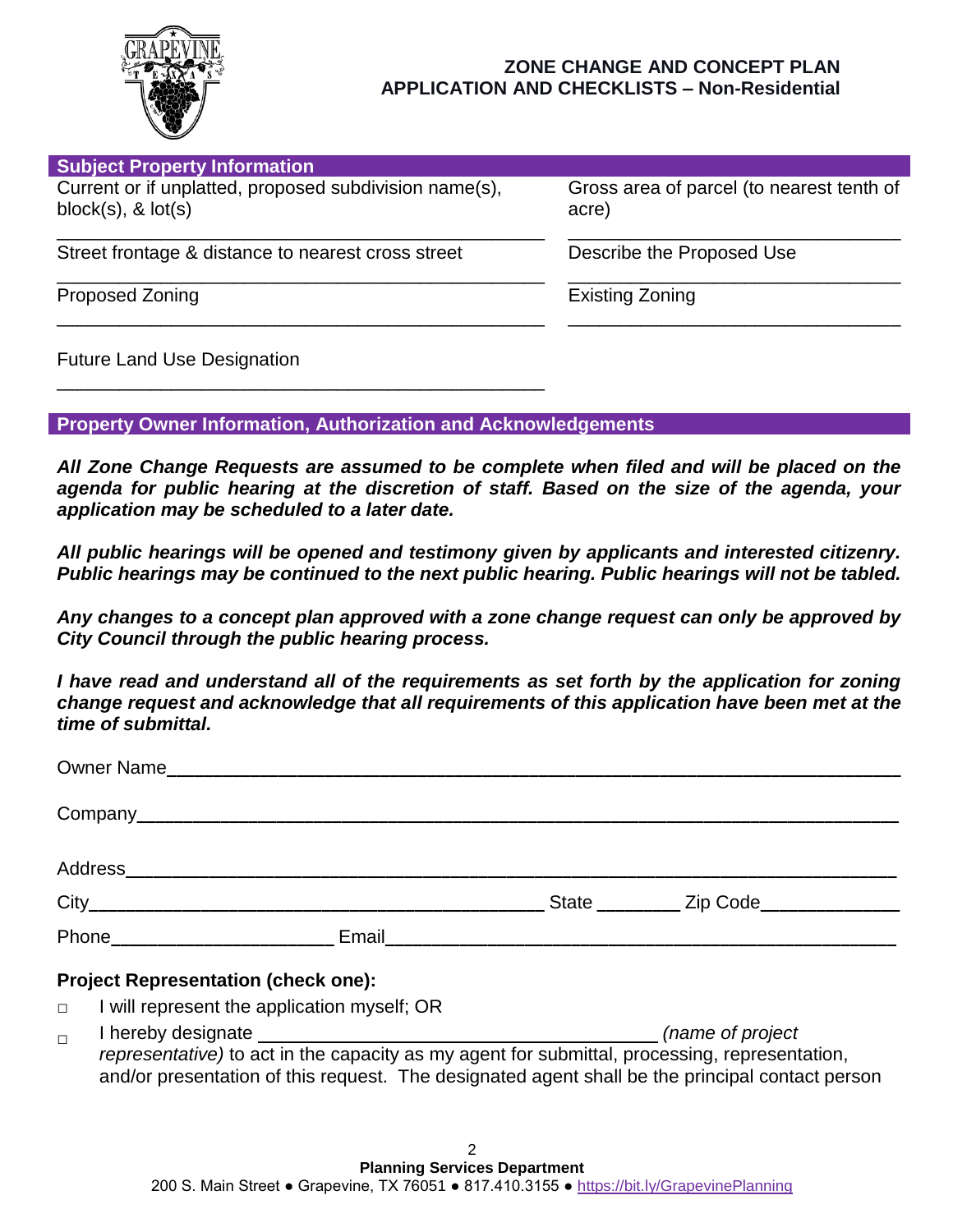

for responding to all requests for information and for resolving all issues of concern relative to this request.

I hereby certify that I am the property owner of the property and further certify that the information provided on this development application is true and correct. I have selected the above submittal type and representation of my own volition and not at the request of the City of Grapevine.

Property Owner's Signature \_\_\_\_\_\_\_\_\_\_\_\_\_\_\_\_\_\_\_\_\_\_\_\_\_\_\_\_\_\_\_\_\_\_\_\_\_\_\_\_\_\_\_ Date \_\_\_\_\_\_\_\_\_\_

| <b>STATE OF:</b>  |  |
|-------------------|--|
| <b>COUNTY OF:</b> |  |

BEFORE ME, a Notary Public, on this day personally appeared *(printed property owner's name)* the above signed, who, under oath, stated the following: "I hereby certify that I am the property owner for the purposes of this application; that all information submitted herein is true and correct."

SUBSCRIBDED AND SWORN TO before me, this the **the state of** day of **\_\_\_\_\_\_\_\_\_\_\_\_\_\_\_\_\_\_\_\_\_\_\_\_,** 20**\_\_\_\_\_\_**

NOTARY PUBLIC in and for the State of Texas

**\_\_\_\_\_\_\_\_\_\_\_\_\_\_\_\_\_\_\_\_\_\_\_\_\_\_\_\_\_\_\_\_\_\_\_\_\_\_\_\_\_\_\_\_\_\_\_\_\_\_\_\_\_\_\_\_\_\_**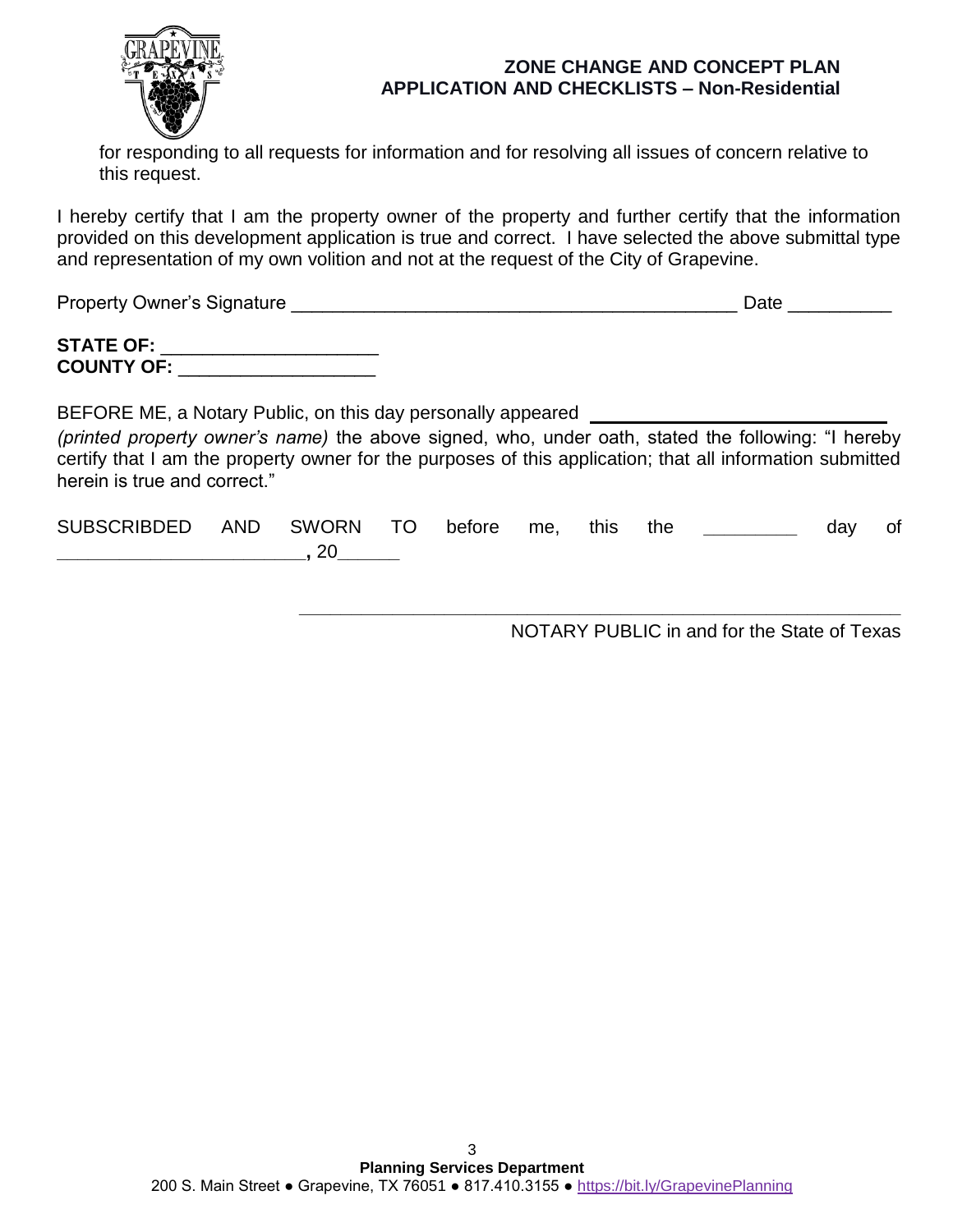

| Project Representative Information (complete if designated by owner)                                                                                                                                                                                                                                                           |  |  |
|--------------------------------------------------------------------------------------------------------------------------------------------------------------------------------------------------------------------------------------------------------------------------------------------------------------------------------|--|--|
|                                                                                                                                                                                                                                                                                                                                |  |  |
|                                                                                                                                                                                                                                                                                                                                |  |  |
|                                                                                                                                                                                                                                                                                                                                |  |  |
|                                                                                                                                                                                                                                                                                                                                |  |  |
|                                                                                                                                                                                                                                                                                                                                |  |  |
|                                                                                                                                                                                                                                                                                                                                |  |  |
|                                                                                                                                                                                                                                                                                                                                |  |  |
|                                                                                                                                                                                                                                                                                                                                |  |  |
| <b>STATE OF: _____________________</b><br>COUNTY OF: ___________________                                                                                                                                                                                                                                                       |  |  |
| BEFORE ME, a Notary Public, on this day personally appeared ____________________<br>(printed property owner's name) the above signed, who, under oath, stated the following: "I hereby<br>certify that I am the applicant for the purposes of this application; that all information submitted herein<br>is true and correct." |  |  |
| SUBSCRIBDED AND SWORN TO before me, this the _________ day of<br>$\overbrace{\hspace{2.5cm}}$ , 20 $\overbrace{\hspace{2.5cm}}$                                                                                                                                                                                                |  |  |

NOTARY PUBLIC in and for the State of Texas

**\_\_\_\_\_\_\_\_\_\_\_\_\_\_\_\_\_\_\_\_\_\_\_\_\_\_\_\_\_\_\_\_\_\_\_\_\_\_\_\_\_\_\_\_\_\_\_\_\_\_\_\_\_\_\_\_\_\_**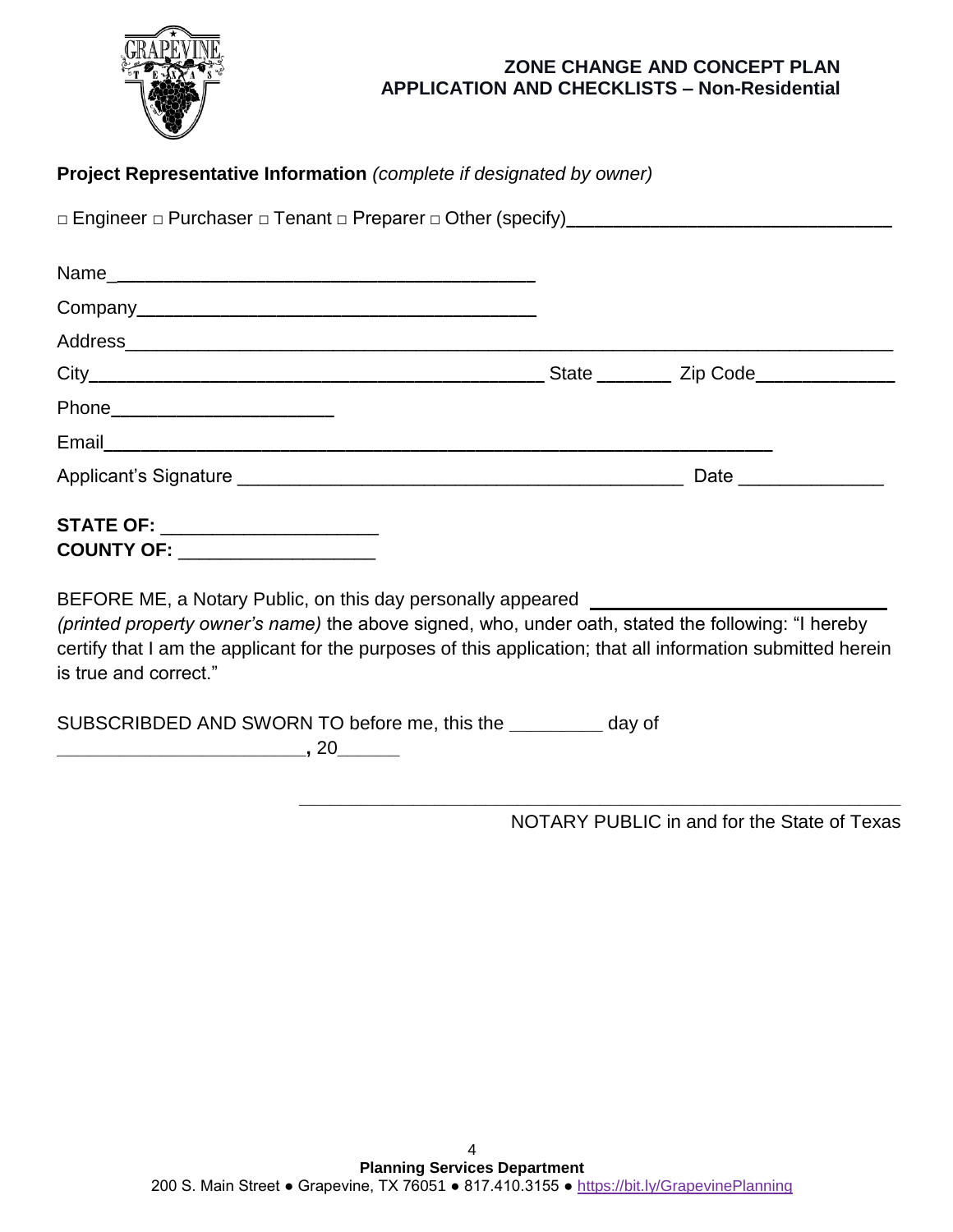

# PLATTING VERIFICATION:

- **□** It has been determined that the property described below does **require platting or replatting** and the applicant has been instructed on this procedure.
- **□** It has been determined that the property described below is **currently platted** or **does not require platting or replatting** at this time.

| Address of subject property           |  |
|---------------------------------------|--|
| Legal description of subject property |  |
|                                       |  |

\_\_\_\_\_\_\_\_\_\_\_\_\_\_\_\_\_\_\_\_\_\_\_\_\_\_\_\_\_\_\_\_\_\_\_\_\_ \_\_\_\_\_\_\_\_\_\_\_\_\_\_\_\_\_\_\_\_\_\_\_\_\_\_\_\_\_\_\_\_\_\_\_\_\_

Public Works Department Date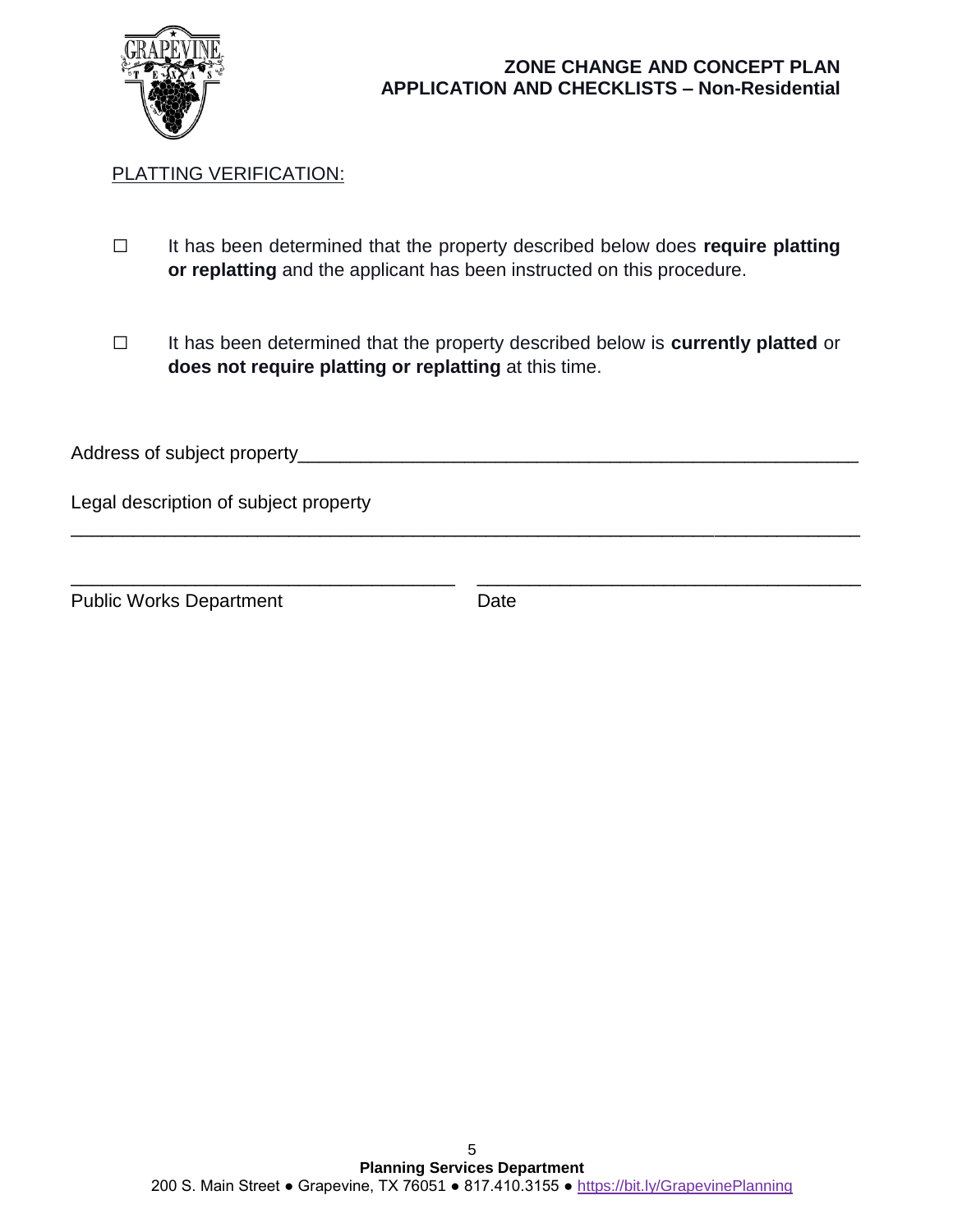

# ZONING EXHIBIT CHECKLIST:

The following is a partial listing of requirements for zoning petitions as found in Grapevine's development regulations and policies. A completed checklist must be submitted with each application. Applicants must indicate compliance with standards by checking the box adjacent to the standard. Failure to comply with standards could result in rejection of the application and/or delay of zoning approval.

### **Section 1 - Zoning Exhibit Format & General Standards** (*check if provided; indicate NA if not applicable)*

Zoning exhibits shall comply with the following plan format and general standards:

- **□** Sheet size shall be 24" x 36", black and white drawing on bond paper in landscape view. No blueline color copies will be accepted.
- **□** Zoning exhibit is clear and legible. Use a variety of line types and line weights. Do not screen information. Indicate zoning exhibit boundary/limits with heavy/bold line weight. Do not use grey-scale shading.
- □ Permissible scale for zoning exhibit is engineer scales 1" = 10', 20', 30', 40', or 50'. A 1" = 60' or 100' scale may be used with prior approval. Architectural scales are not acceptable.
- □ Title block shall be in the lower, right-hand corner of the zoning exhibit. The title block shall contain: zoning case number; plan type; project name (subdivision name, lot and block designations); gross acreage; city, county and state name; survey and abstract name; and date of preparation.
- **□** Provide 1 1/2" x 5" blank area above title block for city approval stamps.
- **□** Label company name, preparer name, address, and phone number of zoning exhibit preparer (e.g., surveyor, engineer, etc.) in the vicinity of the title block.
- □ Legal description of the property shall be indicated on the zoning exhibit The legal description shall go to the centerline of rights-of-way except for specific use permit (SUP) requests. The legal description for the SUP shall apply to the lot unless the use is located in a multi-tenant building or will occupy a portion of the property where a metes and bounds description is required for the lease space.
- □ Label company name, contact name, address, and phone number of current property owner in the vicinity of the title block.
- **□** Orient zoning exhibit so that north is to the top or left-hand side of sheet.
- □ Provide north arrow, graphic scale, and written scale in close proximity to each other.
- □ Provide a vicinity map in the same orientation of zoning exhibit showing subject property, north arrow, scale (or labeled "not to scale"), and adjacent thoroughfares within a one-mile radius of site.
- □ Point of beginning tied to abstract corner if not previously platted or subdivision corner if platted. Indicate on graphic and/or in legal description.
- □ For property boundary lines, provide distances (to nearest hundredth of feet) and bearings (to nearest second).
- □ For property boundary curves, provide curve lengths, curve radii, and chord lengths (to nearest hundredth of feet), and internal angle and chord bearing (to nearest second).
- **□** State purpose of request (e.g., "The purpose of this zone change request is \_\_\_\_\_.")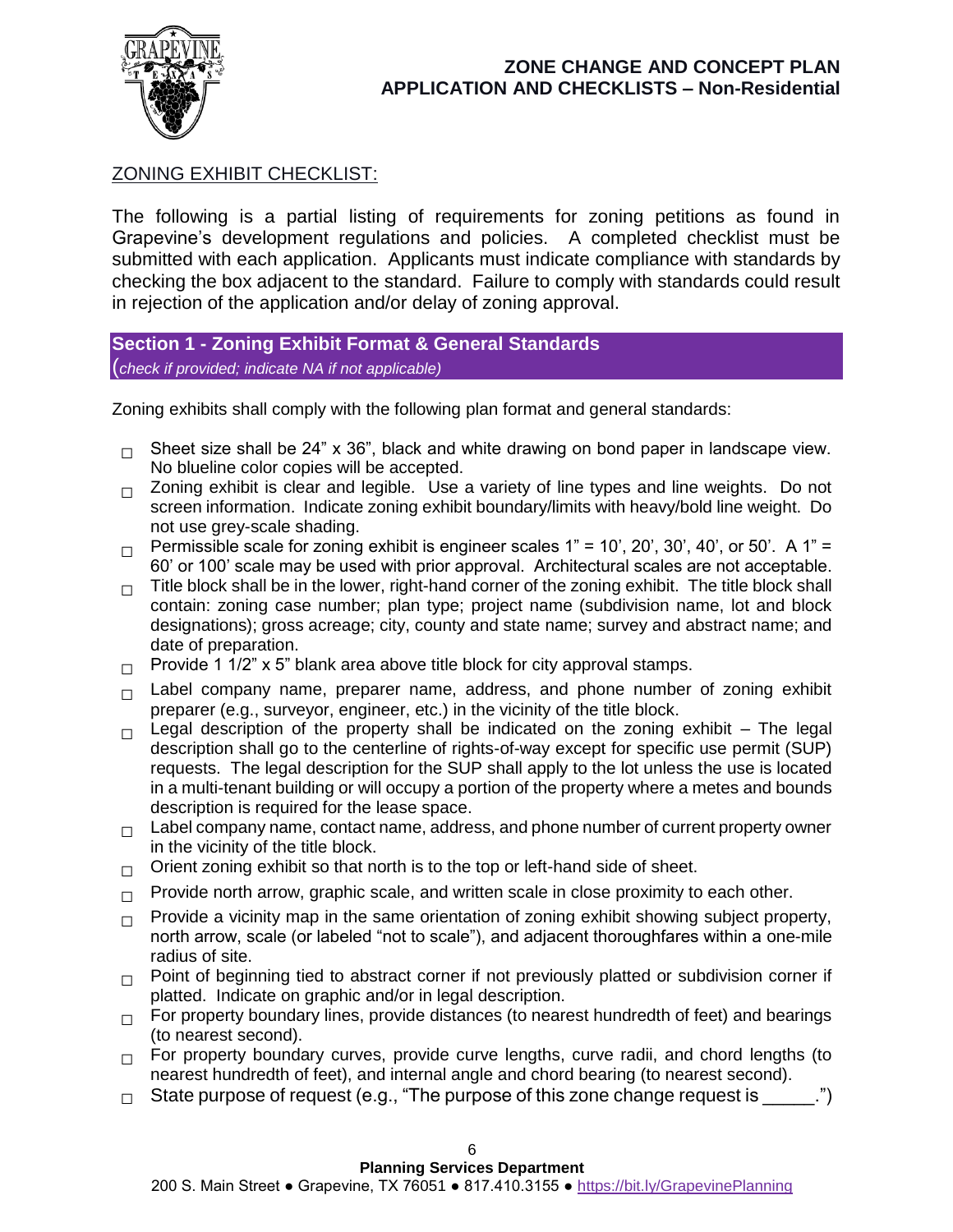

**Section 2 - Site Information** (*check if provided; indicate NA if not applicable)*

For the proposed site, provide the following:

- □ Show metes and bounds legal description narrative.
- □ Zoning exhibit depicts proposed location and width of planned and existing major and secondary thoroughfares located within the subject property.
- **□** Do not show or label existing or proposed improvements including buildings, utilities, landscape areas, parking areas, etc.
- □ Show topography at 5-foot contours or less.
- □ Do not show, label, or dimension (width) required landscape edge.
- □ Show the subdivision boundary in heavy lines. Label line and curve data to match legal description.
- □ Show current and proposed property boundaries/lot lines. Label line and curve data. Provide ties and/or intermediate distances as appropriate.
- **□** Label existing/proposed lot and block designations.
- **□** Label lot area for each lot in acres and square feet.
- □ Show and label existing easements. Provide recording information.
- □ Show and label floodway and drainage easements including access and maintenance easements. Provide recording information.
- □ Label street names (as approved by City of Grapevine).

#### **Section 3 - Adjacent Property Information** (*check if provided; indicate NA if not applicable)*

For properties within 200 feet of the property to be rezoned:

- □ For platted properties, show lot lines and label zoning, subdivision name, lot and block designation, and plat recording information for each lot. For unplatted properties, show parcel lines and label zoning, record owner, and deed record information for each parcel.
- **□** Do not show or label existing or proposed improvements including buildings, utilities, landscape areas, and parking areas.
- **□** Show all easements and provide recording information.
- □ Show and dimension planned and existing major and secondary thoroughfares.
- □ Show and dimension platted streets.
- **□** Label street names.
- **□** Show and label city limit lines, county limit lines, and/or survey (abstract) lines.

#### **Section 4 - Legal Description** *(check if provided; indicate NA if not applicable)*

Provide legal description of the land including the following:

- □ Name of record owner and corresponding deed reference.
- □ Name of survey, abstract, county, and state.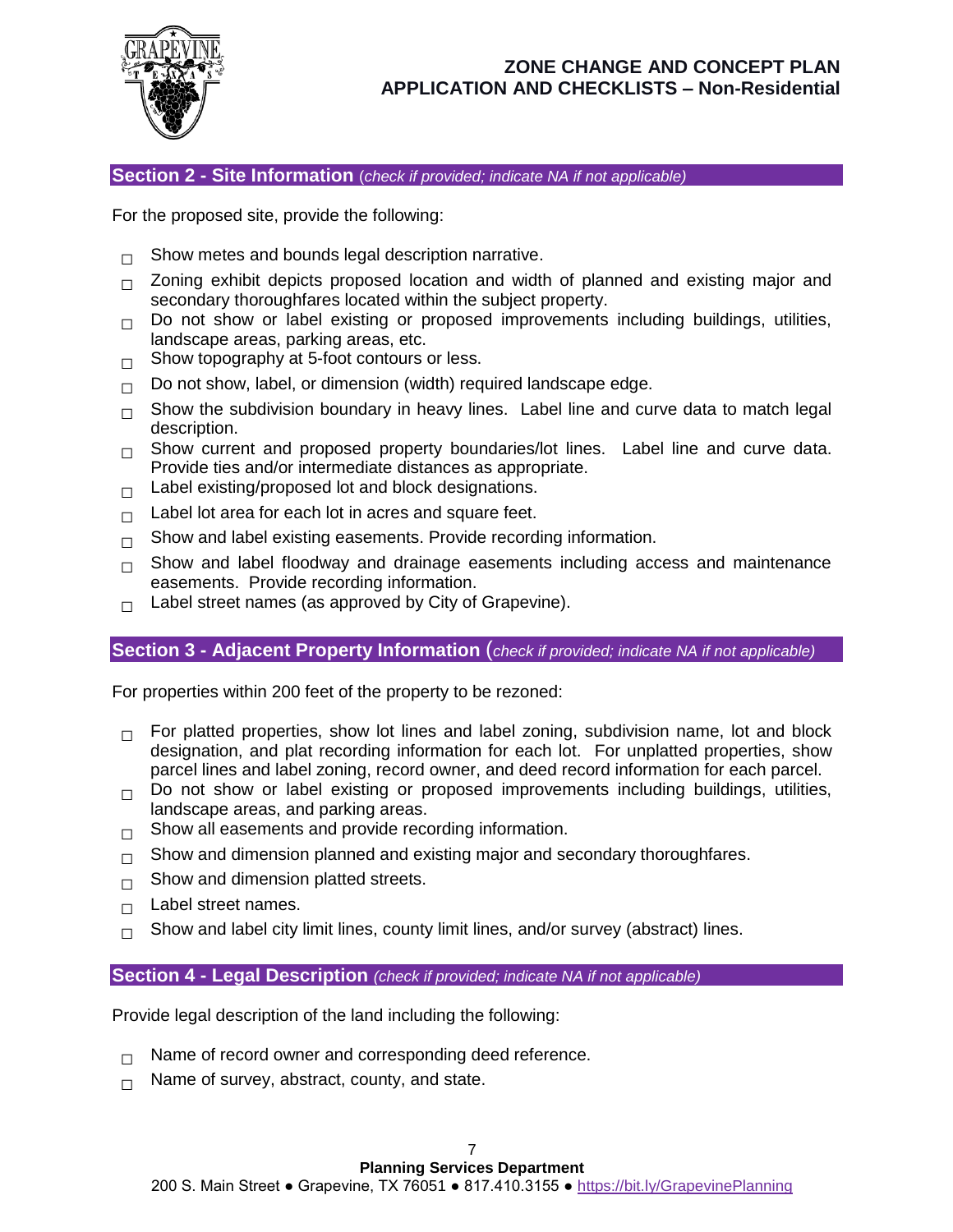

- □ Metes and bounds legal description for subdivision boundary as required under Zoning Exhibit Requirements.
- **□** Total area of the zoning exhibit in acres and square feet.

**Section 5 - Other** *(check if provided; indicate NA if not applicable)*

□ Closure sheet showing the difference between the beginning coordinate and the ending coordinate in the legal description. The closure sheet should include the coordinate geometry (COGO) data for all of the calls as well as any error of closure. Provide the error of closure to no more than six decimal places. Typical error should be between 1:10,000 or 1:15,000 feet.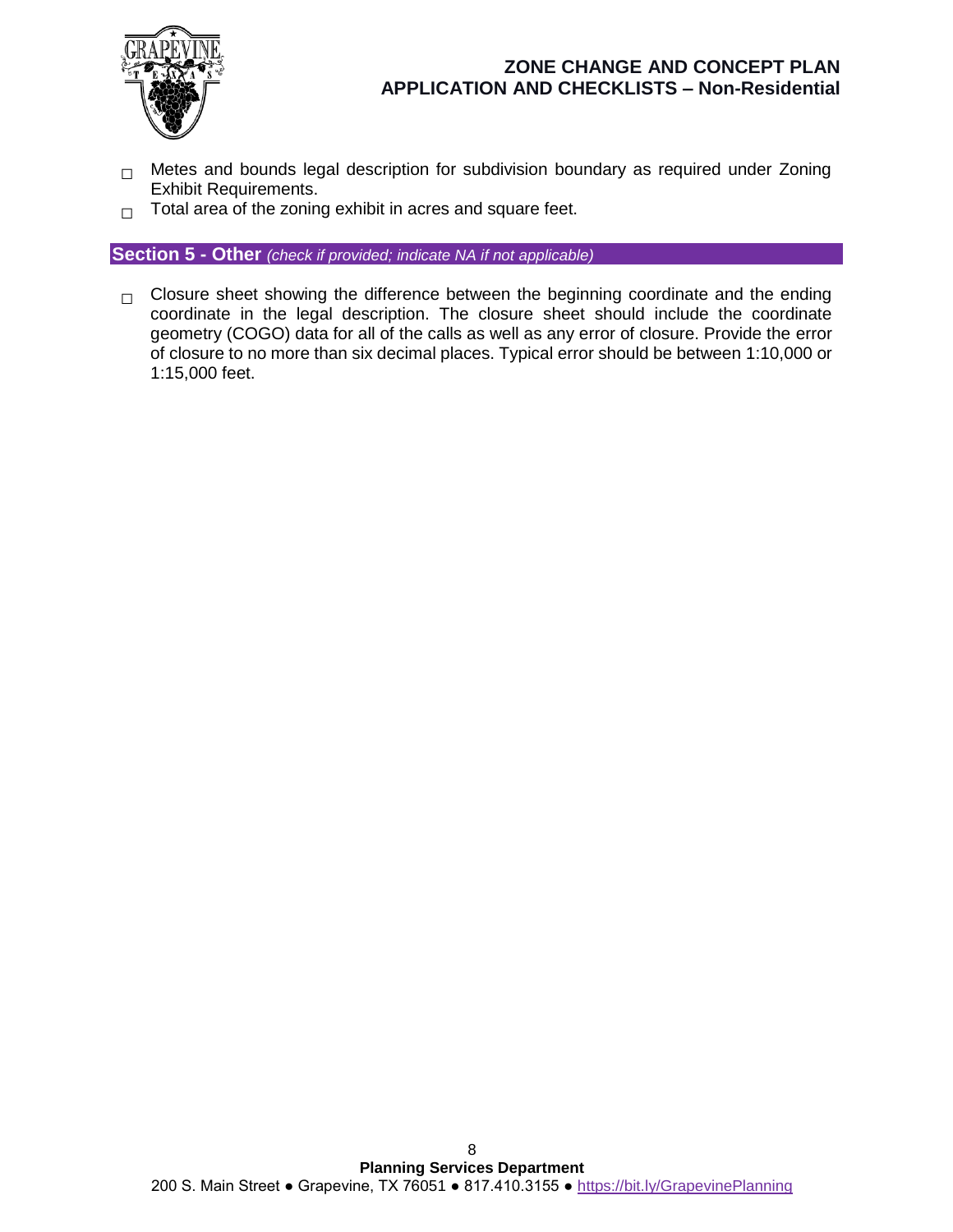

# CONCEPT PLAN CHECKLIST:

The following is a partial listing of requirements for concept plan applications as found in Grapevine's development regulations and policies. A completed checklist must be submitted with each application. Applicants must indicate compliance with standards by checking the box adjacent to the standard. Failure to comply with standards could result in rejection of the application and/or delay of concept plan approval.

# **Section 1 - Plan Format & General Standards** (*check if provided; indicate NA if not applicable)*

Plan graphics shall comply with the following plan format and general standards:

- **□** Sheet size shall be 24" x 36", black and white drawing on bond paper in landscape view. No blueline or color copies will be accepted.
- **□** Plan is clear and legible. Use a variety of line types and line weights. Do not use grey-scale shading; use stipple shading instead. Offsite information and onsite existing conditions may be screened for clarity.
- **□** Permissible scale for plan is engineer scales 1" = 10', 20', 30', 40', or 50'. A 1" = 60' or 100' scale may be used with prior approval. Architectural scales are not acceptable.
- **□** Title block shall be in the lower, right-hand corner of the plan. The title block shall contain: plan type; project name (subdivision name, lot and block designations); gross acreage; city, county and state name; survey and abstract name; and date of preparation.
- **□** Provide 1 1/2" x 5" blank area above title block for city approval stamps.
- **□** Label company name, preparer name, address, and phone number of plan preparer (e.g., surveyor, engineer, architect, landscape architect, etc.) in the vicinity of the title block.
- **□** Label company name, contact name, address, and phone number of current property owner in the vicinity of the title block.
- **□** Orient plan so that north is to the top or left-hand side of sheet.
- **□** Provide north arrow, graphic scale, and written scale in close proximity to each other.
- **□** Provide a vicinity map in the same orientation of plan showing subject property, north arrow, scale (or labeled "not to scale"), and adjacent thoroughfares within a one-mile radius of site.
- **□** State purpose of request (e.g., "The purpose of this concept plan is \_\_\_\_\_.")

#### **Section 2 - Site Information** (*check if provided; indicate NA if not applicable)*

For the proposed site, provide the following:

**□** Show current and proposed property boundaries/lot lines. Label approximated boundary distances.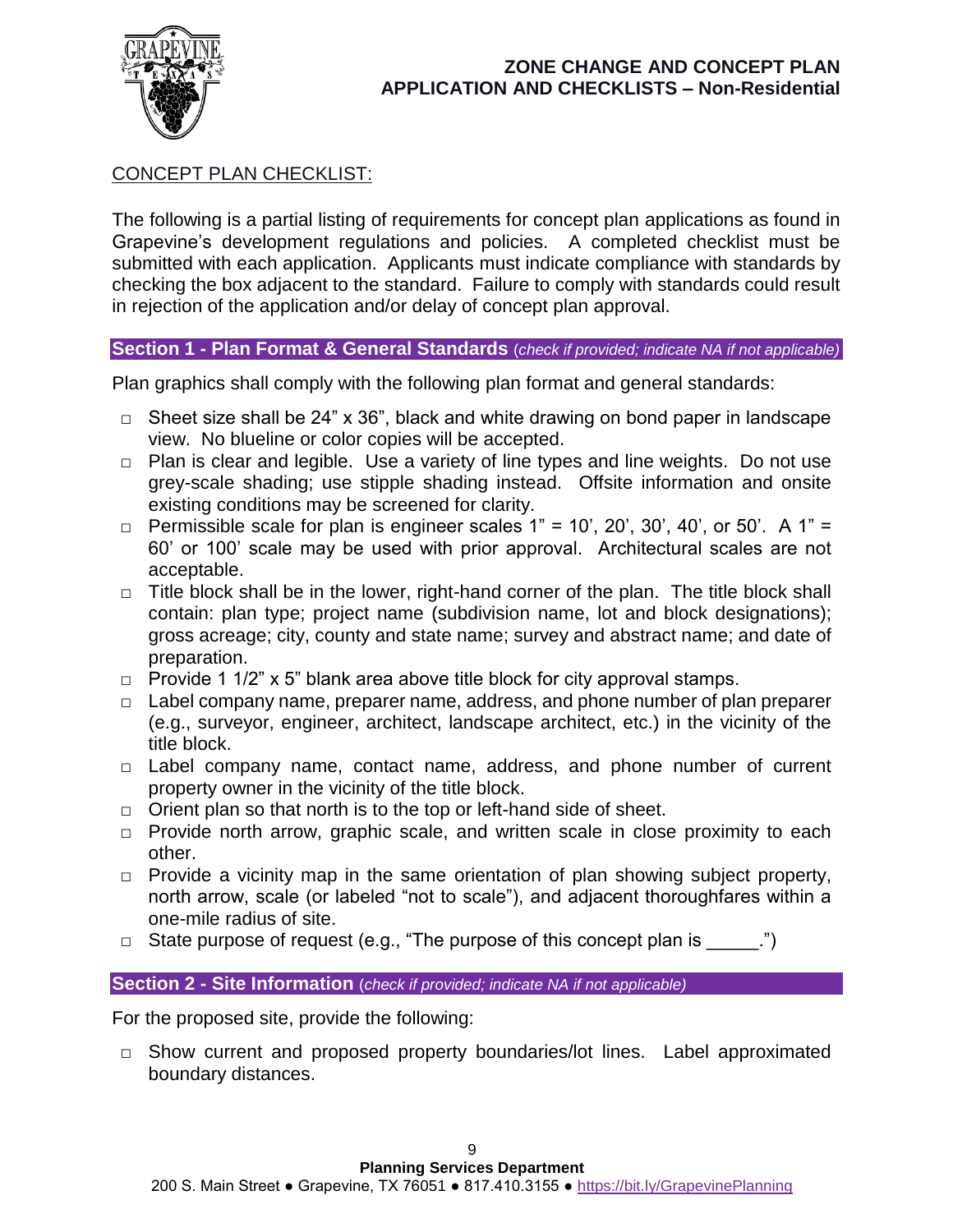

- **□** If development is to be phased on site, show phases and sequencing of development.
- **□** Lots comply with minimum lot frontage, lot width, lot depth, and lot area standards.
- **□** Label proposed lot and block designations.
- **□** Label approximate lot area for each lot in acres and square feet.
- **□** Dimension property boundaries to nearest intersecting streets or driveways.
- **□** Show and label existing topography at 5-foot contours referenced to sea-level datum.
- **□** Show and label floodplains, drainage ways, and creeks.
- **□** Show and label tree masses (canopies).
- **□** Show and label approximate shape and placement of buildings.
- **□** For each building, label proposed use and building height (# of stories).
- **□** Show and label vehicle circulation lanes, private drives, fire lanes, and driveways. Label as existing or proposed. Shade fire lanes with a ten percent stipple pattern.
- **□** Show a minimum of two points of access (one is direct street access and one is to a median opening).
- **□** Show cross-access circulation lanes are provided between lots.
- **□** Show and label 100-year FIRM floodplain.
- **□** Show area for a refuse and recycling container enclosure per lot. Provide interior dimensions and label enclosure screening height and material(s).
- **□** Show, label, and dimension trash compactors. Label compactor screening height and material(s).

### **Section 3 - R.O.W., Street Design, and Access Information Continued** (*check if provided; indicate NA if not applicable)*

- **□** Show public, semi-private, and private streets. Show and dimension approximate R.O.W. and/or easement widths. Label as existing or proposed.
- **□** Show and dimension median openings. Label as existing or proposed. Dimension approximate distances between median openings and distances to nearest offsite median openings
- **□** Show and dimension left turn lanes and deceleration lanes with associated storage and transition areas. Label as existing or proposed.
- **□** Show driveways. Label as existing or proposed. Dimension driveway throat widths and approximate distances between driveways and intersecting streets.
- **□** Show and label existing topography at 5-foot contours referenced to sea-level datum.
- **□** Show on-street parking. Label as existing or proposed.

**Section 4 - Adjacent Property Information** (*check if provided; indicate NA if not applicable)*

For properties contiguous to the site and for properties across R.O.W. contiguous to the site, provide the following: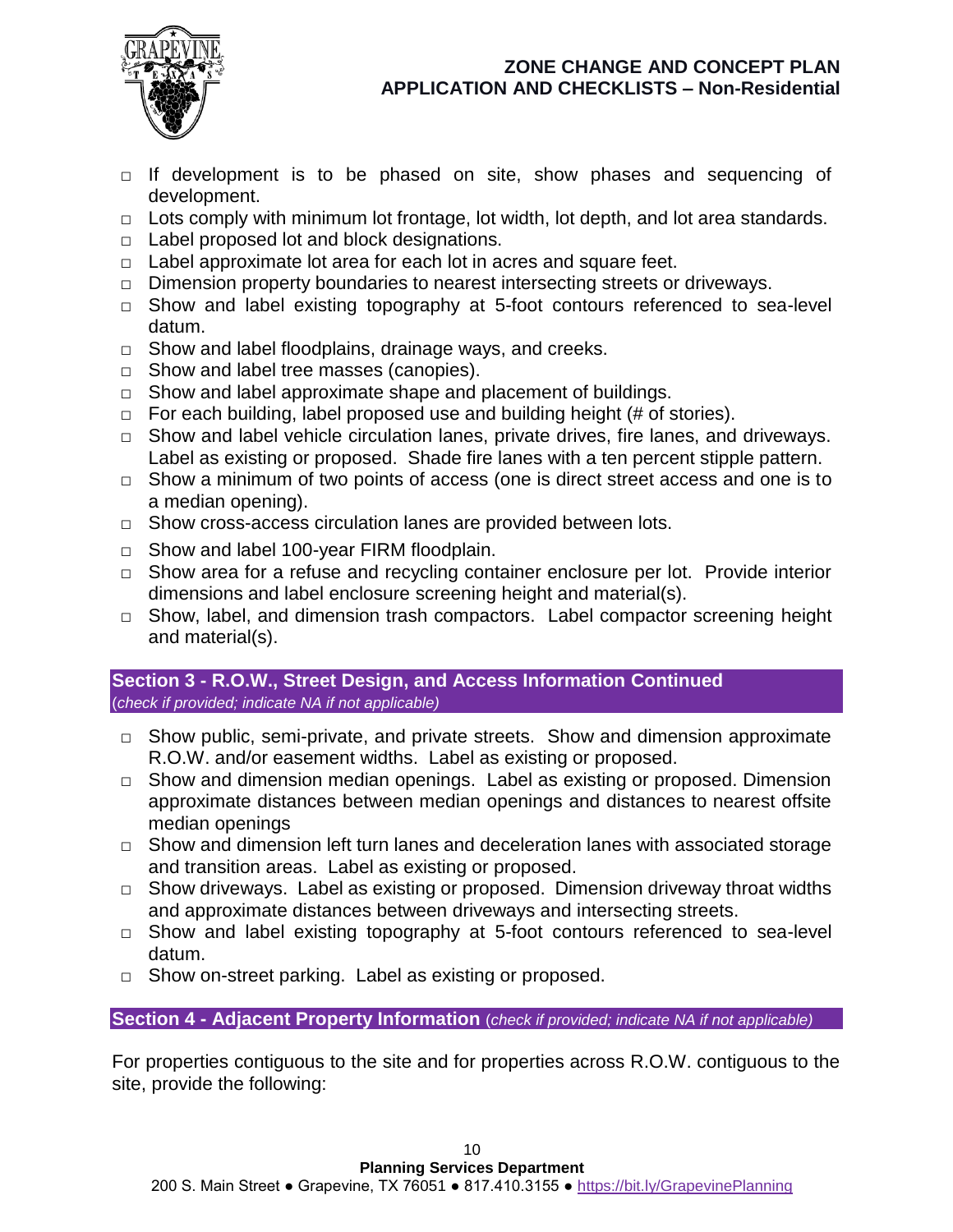

- **□** Show, label, and dimension the portion of previously approved concept plans, preliminary site plans, and site plans within 50 feet of the site boundary and within 50 feet of R.O.W. contiguous to the site boundary.
- **□** For platted properties, show lot lines and label subdivision name, lot and block designation, and plat record information for each lot.
- **□** For unplatted properties, show parcel lines and label record owner and deed record information for each parcel.
- **□** Label zoning and land use per City of Grapevine's permitted uses for each lot and parcel.
- **□** Show and label existing topography at 5-foot contours referenced to sea-level datum.

### **Section 5 - Other** (*check if provided; indicate NA if not applicable)*

Indicate compliance with the following ordinances and guidelines:

- **□** Historic Preservation Guidelines
- **□** Transit District Overlay (TDO)
- **□** Multifamily District Design Guidelines